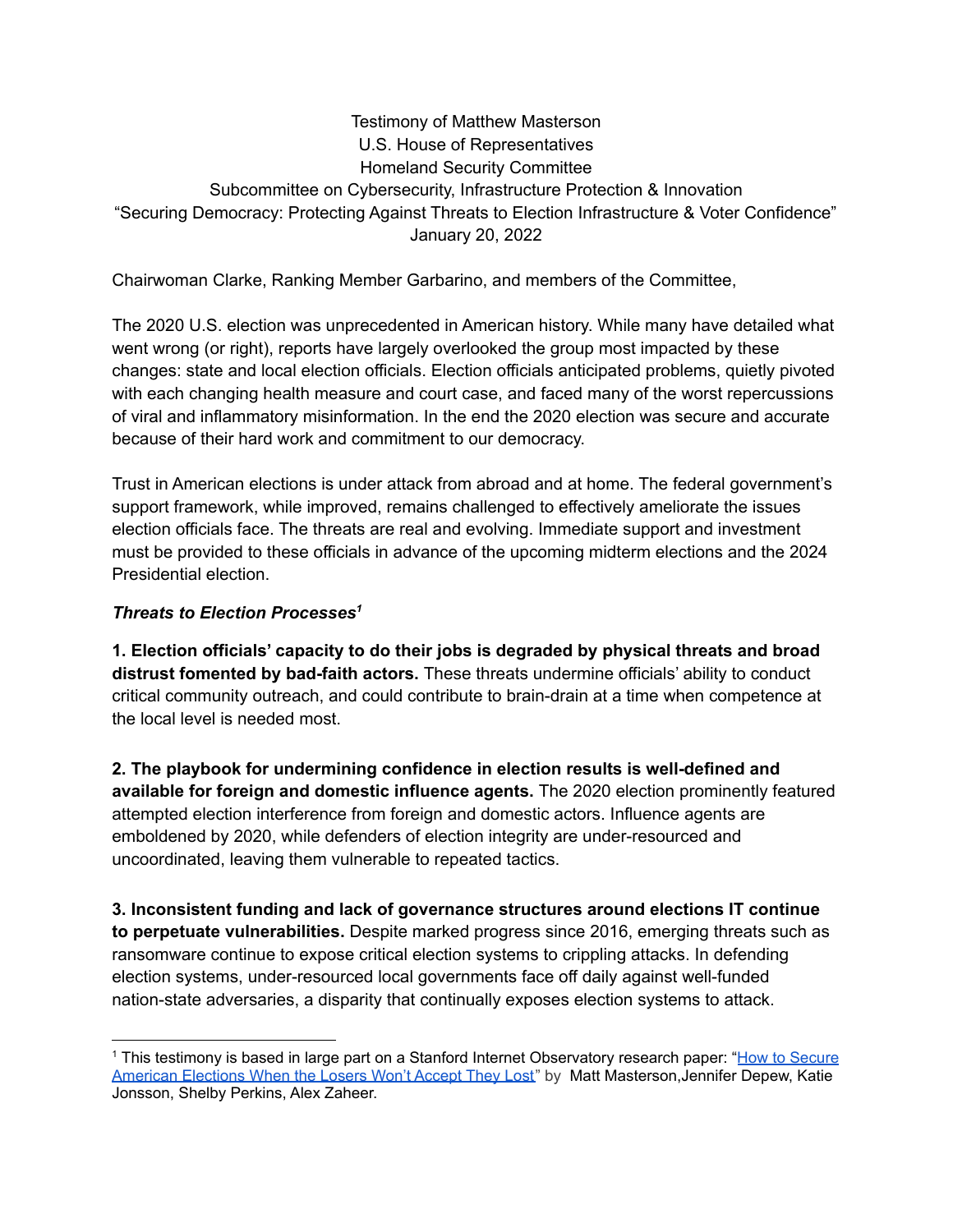# Recommendations

In light of the aforementioned threats, and others yet to come, below is a set of concrete and actionable recommendations to shore up election security and ensure election confidence. Each of these recommendations will require coordination by relevant stakeholders at the local, state and federal level.

### **Fund elections consistently at the state, local and federal level.**

Every year, state and local election officials across the country struggle to obtain the funding needed to run elections. State and local governments often push aside pleas in favor of issues perceived as more immediate, passing over electoral needs that are commonly viewed as seasonal despite elections that are run several times a year in most jurisdictions. Almost every election official is commonly asked "What do you do the other 364 days a year?" when discussing the operational challenges of their work.

Securing election infrastructure is a matter of national security. This is precisely why the Department of Homeland Security designated election systems as critical [infrastructure](https://www.dhs.gov/news/2017/01/06/statement-secretary-johnson-designation-election-infrastructure-critical) in 2017. Elections should be funded commensurate with their status as critical infrastructure, with all levels of government ensuring regular and consistent funding. A shared funding structure should be implemented in which all levels of government pay for their portion of each election. This practice is done locally in several states and is sometimes referred to as "charge backs" or the "ballot real estate" model. The idea is that each jurisdiction that appears on a ballot in any given election is charged for its portion of that election. For instance, if an election has a congressional race, state house race, mayor's race and county commissioner race, then the federal government would pay for the cost of the house race, state government for the cost of the state house race, city government for the mayor's race and the county for the cost of the commissioner's race. This would ensure consistent and regular funding of elections, with each level of government paying its share of the cost.

Congress should establish an elections fund, administered by the U.S. Election Assistance Commission (EAC), that state election officials can draw down from based on the expense to run federal elections in their state. States should be required to pass the majority of the money down to their local officials to cover the additional costs of running federal elections. This funding structure will incentivize deliberative, planned investment that allows for risk-based decision-making and funding for human capital, systems acquisition and processes to ensure sustainability of those systems over time.

#### **Ensure the physical security of election officials, offices and staff across the country.**

Many state and local election officials faced threats of violence due to mis- and disinformation about the 2020 election. In many cases, officials who reported these threats [received](https://www.reuters.com/investigates/special-report/usa-election-threats-law-enforcement/) little to no [support](https://www.reuters.com/investigates/special-report/usa-election-threats-law-enforcement/) from local, state or federal law enforcement officials. Many of the threats were deemed not serious or imminent enough to necessitate action.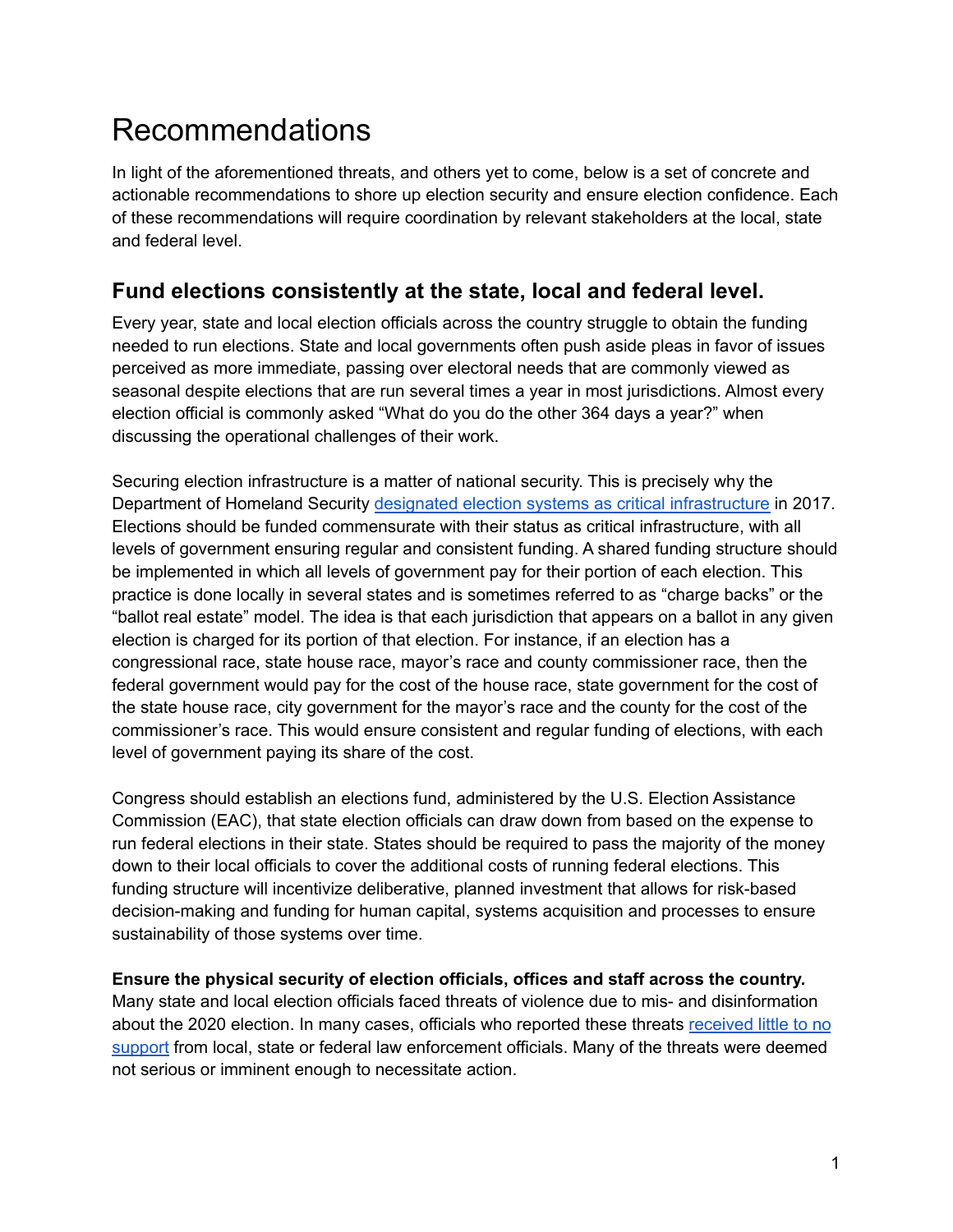More must be done to protect the health and safety of election officials and election workers, including private sector employees who support elections. The recent creation of an [Election](https://www.justice.gov/opa/blog/justice-department-launches-task-force-combat-threats-against-election-workers-0) [Threats](https://www.justice.gov/opa/blog/justice-department-launches-task-force-combat-threats-against-election-workers-0) Task Force at the Department of Justice (DOJ) is an important and encouraging first step. The following steps to further protect election officials:

- 1. **Publication and use of threat data**: The DOJ Election Threats Task Force should provide data after each federal election regarding the scope and scale of threats against election officials and workers. This report should include the number of complaints, number of credible threats, number of acts of violence and number of prosecutions for those threatening election officials or workers. This data would support efforts at the state and local level to prioritize funding for physical security, shore up gaps in security and better diagnose ongoing problems. In addition, based on this data, the DOJ task force, in coordination with CISA, should release guidance on best practices for election officials, counties, states and the federal government to better protect those who run elections.
- 2. **Increased information-sharing regarding threats**: From our interviews with election officials, it became clear that federal, state and local law enforcement are not sufficiently coordinated regarding the scope, scale and regularity of threats against election officials. This is particularly concerning because existing structures are in place, including [state](https://www.dhs.gov/fusion-centers) fusion [centers](https://www.dhs.gov/fusion-centers), to facilitate this information-sharing. In order to ensure comprehensive data is collected, analyzed and shared, local and state law enforcement should be required to share activity directed against election officials and workers with federal law enforcement in their state. In return, federal law enforcement should regularly report back to state and local officials regarding the activity in their jurisdiction with full transparency regarding any actions taken, including if investigations have been initiated.
- 3. **Penalties:** Congress and state legislatures should pass laws offering harsher penalties for threats or acts of violence against election officials. Following the 2020 election, there have been few consequences for those who threatened election officials. Any potential violence against election officials or workers should be treated as a threatened attack on the process and democracy itself, and should result in criminal liability.
- 4. **Privacy:** Many threats against election officials and staff directly target their homes and families. More must be done to protect their private information from would-be malicious agents. Many states have passed laws that protect the identity of certain subsets of registered voters. These categories typically include law enforcement officers, judges and domestic abuse victims. Election officials should be included in this category to ensure that their personal information is not readily available publicly.
- 5. **Prioritizing protection of election officials and workers:** State and local law enforcement should treat threats against election officials as credible. This may mean increasing patrols around offices and residences, as well as further investigation into additional threats. Because state and local law enforcement often lack sufficient funding,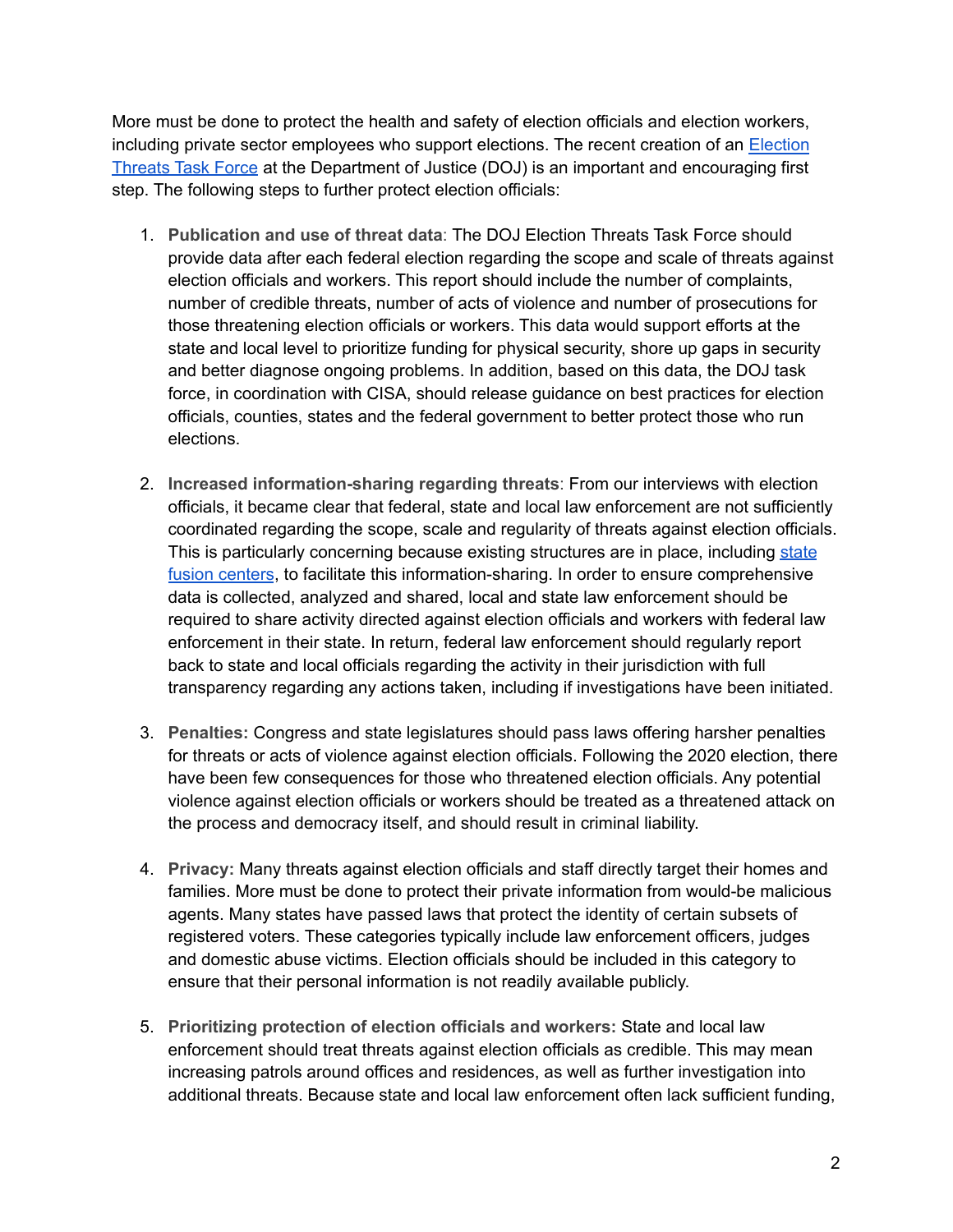state legislatures and county governments should provide additional funding to support the protection of election offices and workers, especially during and after election periods.

6. **Physical security and doxxing training:** CISA should offer training and guidance on physical security and doxxing prevention measures. CISA has protective security advisors (PSA) located across all 50 states to advise on physical security matters. These PSAs have done a great job working with local election officials to evaluate the physical security posture of local offices and storage facilities. PSAs should offer additional support and training to help election officials protect themselves and their staff from doxxing and physical harm away from the office.

### **Encourage states to implement paper-based pre-certification audits.**

No single improvement to the security of elections was more important in 2020 than the widespread use of auditable paper ballots. Approximately 95% of [votes](https://www.brennancenter.org/our-work/research-reports/our-election-system-resilient-still-has-room-improvement) cast in the 2020 election were on an auditable paper ballot, up from just over 85% in 2016. In Georgia, election officials could [hand-audit](https://sos.ga.gov/index.php/elections/historic_first_statewide_audit_of_paper_ballots_upholds_result_of_presidential_race) ballots to show the accuracy of the election results. In Maricopa County, Arizona, the election officials conducted the state-required public hand audit by bipartisan recount boards. The results of this hand audit affirmed the results of the election in the county.

States should prioritize implementation of paper ballot audits that are completed before vote counts are certified. These audits should offer a transparent, bipartisan and repeatable process by which the results of the election as tabulated by the voting systems can be evaluated through the review of the paper ballots.

In pursuing better, more efficient pre-certification audits, states should also continue to pursue evidence-based elections. This means implementing systems, processes and procedures that maintain transparent records of the integrity of the election. An audit is only as good as the integrity of the artifacts to be audited. For elections, this means that chain of custody of the ballots and proper ballot manifests are imperative to the trustworthiness of the audit. As part of the implementation of these post-election audits, states should support local election offices in implementing consistently documented chain of custody and ballot tracking procedures across the state.

#### **Reform the federal voting system certification process.**

The process for voting system testing and certification must be reformed. Election officials have been forced into maintaining outdated and unsupported systems for longer than their expected lifespan in part because the EAC process has not evolved to support items like component certification, regular patching of systems and further deployment of commercial off-the-shelf technology. While EAC commissioners have committed to the pursuit of these items as part of the rollout of the Voluntary Voting System [Guidelines](https://www.eac.gov/voting-equipment/voluntary-voting-system-guidelines) (VVSG) 2.0, the passage of VVSG 2.0 as the same monolithic standard as the prior VVSG makes it unlikely that the process can be reformed enough to be responsive to the needs of election officials.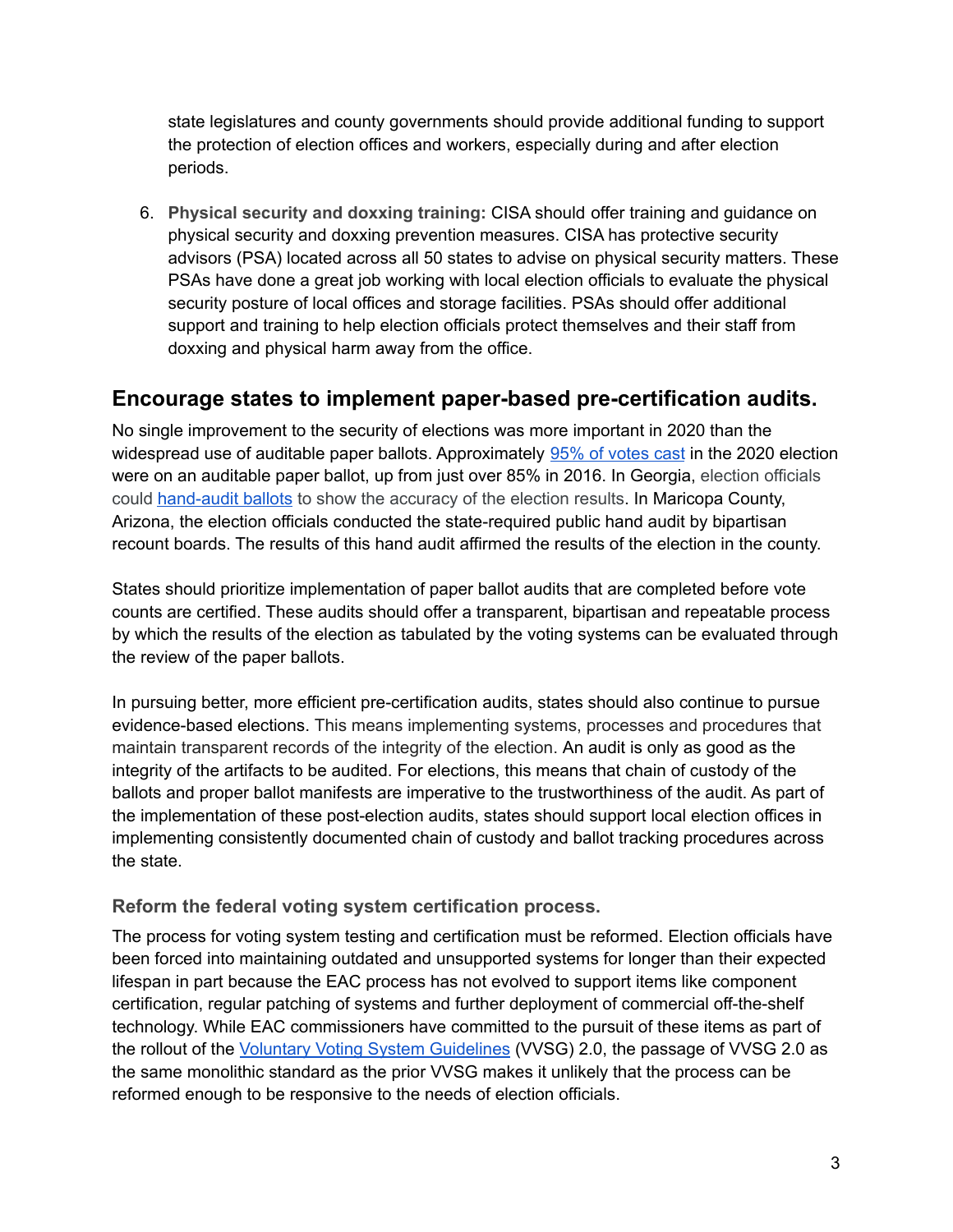Congress should further clarify the roles of EAC and CISA in elections, making CISA the technical lead while allowing the EAC to better focus on its other election administration missions. Both EAC and CISA have limited resources and capabilities, so further clarification of roles and responsibilities would allow each agency to best use its time and money in support of the election community. CISA is the more technically capable organization and should be formally designated as the lead federal agency for the physical and cybersecurity support of election systems and officials. This should include moving the federal Voting System Testing and Certification Program to CISA. The National Institute of Standards and Technology (NIST) should remain in its HAVA-created role as technical consultant on the development of the VVSG.

The EAC should be empowered to focus on all other aspects of the election process beyond cyber and physical security issues, allowing it to build out its clearinghouse function, advancing data collection and research efforts, and continuing to disperse election grants provided by Congress. Creating well-defined responsibilities for CISA and EAC will allow both agencies to fully achieve their core missions, eliminating the ongoing federal infighting regarding roles and responsibilities and creating clear lines of communication for election officials on these issues.

In addition, regardless of who runs the program, the federal testing and certification process should be reformed to address the marketplace challenges it is creating:

- 1. **Already certified voting systems running unsupported operating systems should be decertified**. Because these systems are running unsupported operating systems, they are unable to be patched to remediate known vulnerabilities. Most of these systems cannot simply be updated because they lack the memory or processing power to run updated operating systems. Many election officials running these systems have expressed the need to replace them, but have not received the necessary funding to do so. Voting system vendors and election officials should be notified of pending decertification and should be given enough time to upgrade or replace their systems.
- 2. **VVSG 2.0 should be implemented rapidly**. This would mean that all new systems submitted to the certification program must be VVSG 2.0-compliant to receive certification by a date established by the EAC in the near future. The certification program should avoid using metrics like accreditation of the voting system test laboratories to conduct VVSG 2.0 testing or certification of the first voting system to VVSG 2.0 as metrics for sunsetting VVSG 1.0 and 1.1. In setting a date, the certification program should publish a definition of what constitutes a new voting system and make clear that this definition will be enforced. In the past, vendors have avoided certification to the newest standards, such as VVSG 1.1, by modifying already certified systems, allowing them to be tested to the older standard in perpetuity.
- 3. **The certification program must incentivize patching of voting systems**. Currently, the certification process disincentivizes regular patching of systems by requiring testing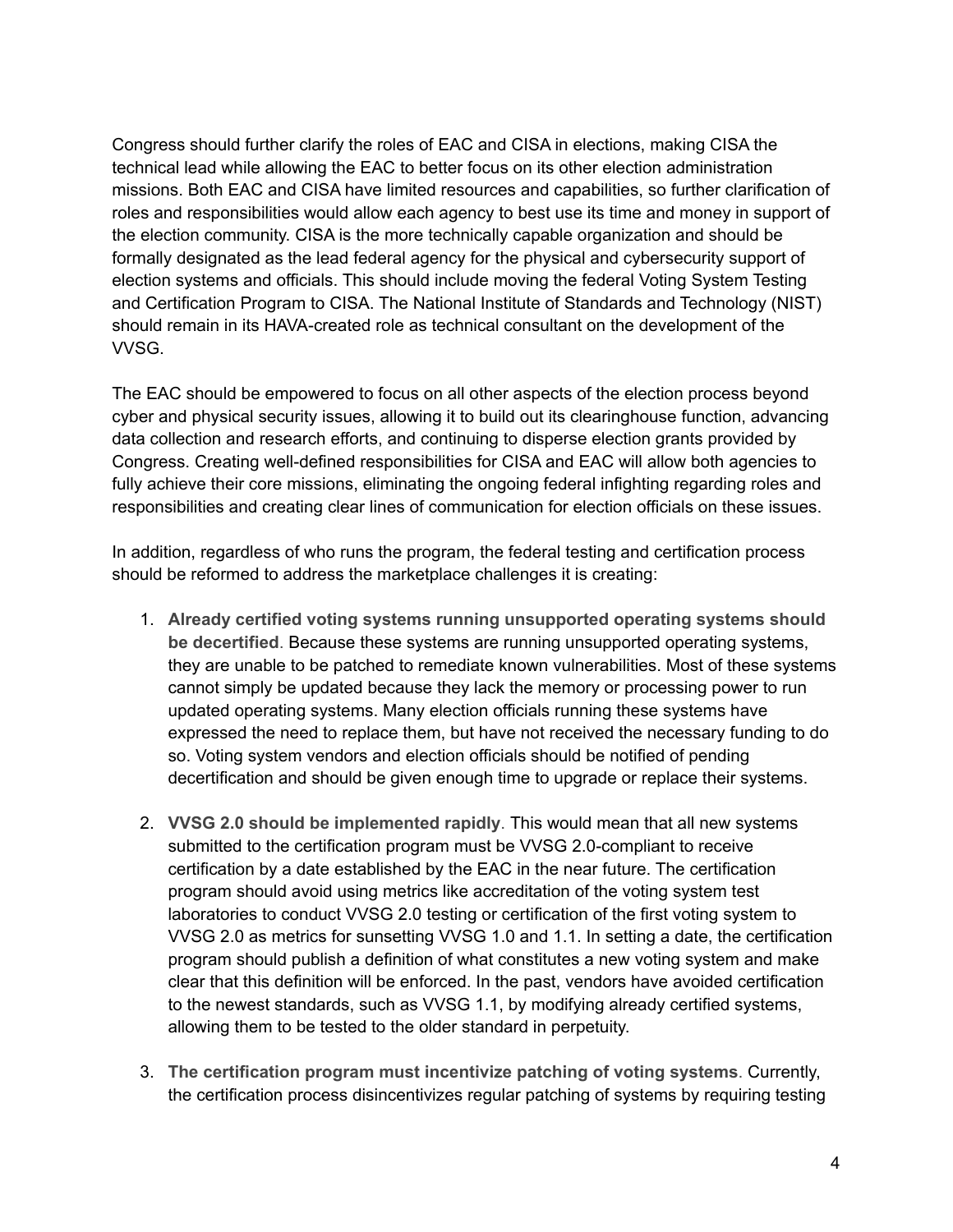(sometimes extensive) of most software updates. This causes voting system vendors to hold off on pursuing modifications to systems until they reach a critical mass of changes that justify the financial and time costs associated with certification. Instead, the certification program should revise its policies to allow vendors to attest to their own testing of critical patches on already certified systems. In allowing for vendor attestation, the certification program should require the voting system test laboratories to review and approve vendor testing documents prior to approval of the patch. This process should be expedited to allow for timely deployment of patched systems to the field, recognizing that the majority of voting systems cannot be remotely patched. This process would be separate from the existing de minimis change [process,](https://www.eac.gov/sites/default/files/voting_equipment/NOC19.01_SoftwareDeMinimisChanges_11-15-2019.pdf) which requires no additional testing by the vendor or test lab to receive approval.

# **Provide election offices more scalable and proactive services through CISA and EI-ISAC.**

Given the vast and decentralized nature of election administration in the United States, the challenge for CISA and the EI-ISAC is immense. How do you ensure that information, support and services reach the smallest town in Wisconsin or the most remote county in Montana? Even if you reach those places, how do you make the information and services relevant and usable for the election official in Jackson County, Ohio? CISA and the EI-ISAC have made incredible progress on this challenge since the 2016 election. All 50 states, Washington, D.C. and the four territories joined the EI-ISAC; intrusion detection sensors were deployed on election infrastructure across all 50 states; thousands of state and local offices participated in tabletop exercises; hundreds of cyber hygiene scans were conducted; and virtually every state received a penetration test.

Even with the success of these offerings, the scalability of the services remains a challenge. Due to resource constraints, CISA can only perform a finite amount of onsite vulnerability assessments of all critical infrastructure, let alone elections. In addition, many election offices do not have the necessary IT resources to benefit from some of the more in-depth services. Over the last four years, CISA has learned the intricacies of the election sector and the systems that support it. It has worked to prioritize the services that are most useful, and it has developed new and scalable services, such as remote penetration testing, to better serve the community.

In 2020, CISA recognized that it needed to be more proactive in its work with election officials. In collaboration with the **[Defense](https://www.dds.mil/) Digital Service**, the agency developed and released a tool called [Crossfeed,](https://www.cisa.gov/crossfeed#:~:text=Crossfeed%20is%20an%20asset%20discovery,available%20resources%2C%20and%20data%20feeds) which is used to gather information about vulnerabilities on public-facing systems supporting critical infrastructure. Crossfeed proactively collects data through a variety of open-source tools, publicly available resources and data feeds, and can operate in a "passive" mode where it relies on unintrusive data-gathering methods.

Moving forward, CISA and the EI-ISAC should learn from the success of Crossfeed to identify and provide additional proactive, scalable services to local election offices. Both entities have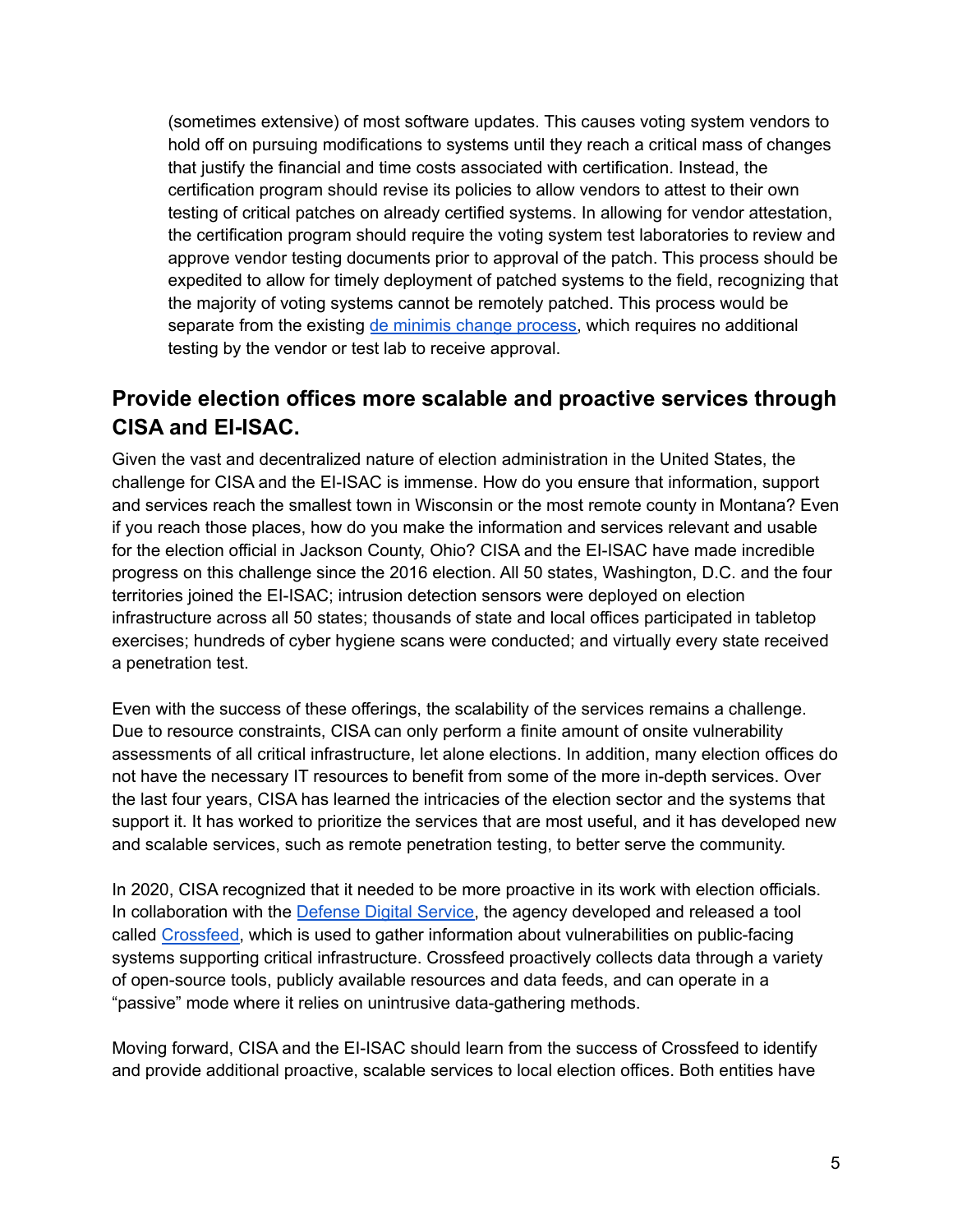built a level of trust with election officials that means they can afford to be more aggressive in the types of support provided. For example:

- 1. **CISA should expand the Crossfeed program**. Recently CISA announced the continuation of Crossfeed. This is an important first step. The agency should expand the use of the program to include offering all 50 states, D.C. and the territories active participation in the program with the goal of proactive monitoring of publicly available aspects of state and local offices' infrastructure. This should also include the use of Crossfeed on other election-specific technology, such as proactively searching for voting systems that may be [inadvertently](https://www.vice.com/en/article/3kxzk9/exclusive-critical-us-election-systems-have-been-left-exposed-online-despite-official-denials) connected to the Internet. Further, CISA should offer the service to election vendors, campaigns and other election-related entities.
- **2. CISA should offer remote hunt and incident response to election offices.** Like onsite vulnerability assessments, CISA hunt and incident response services have traditionally involved onsite deployment of responders to an office. This makes both services extremely labor-intensive and difficult to scale. CISA has piloted some remote incident response capabilities in the past, and it is time to expand this effort along with proactive network hunt capability.
- 3. **EI-ISAC should expand its endpoint protection program**. Throughout 2020, EI-ISAC worked with some state and local offices to pilot endpoint protection for their offices. This pilot proved to be useful for both the election officials and EI-ISAC as it worked to gain greater insight into the scope of activity targeting election infrastructure. This program should be expanded to more jurisdictions, with a focus on medium to small localities that lack the same or similar capabilities and would benefit most from these services.
- **4. EI-ISAC should offer cloud-based email as a service to local election offices.** Email security is one of the largest risk areas for local election offices. Many continue to run outdated and unpatched email servers with little ability to upgrade and maintain them. EI-ISAC should partner with Microsoft, Google or other large cloud-based email providers to explore implementation of email as a service for local election offices and county governments. For counties that are unable or unwilling to implement a state-based solution, the EI-ISAC could be a viable solution from a trusted partner.
- **5. EI-ISAC should provide a managed solution for multi-factor authentication (MFA).** Many election offices continue to struggle to implement MFA across their systems. While there are a lot of MFA solutions available in the marketplace, many election offices are unable to implement MFA because of outdated legacy systems and lack of vendor support. EI-ISAC should work with state and local offices to understand the full scope of the challenge and coordinate with a commercial provider to offer a managed solution for local offices to implement MFA on general office systems. In providing this service, EI-ISAC should offer technical support and resources for MFA implementation in existing election legacy systems. In addition, EI-ISAC should partner with common election system vendors to make it easier to implement MFA, as well as encourage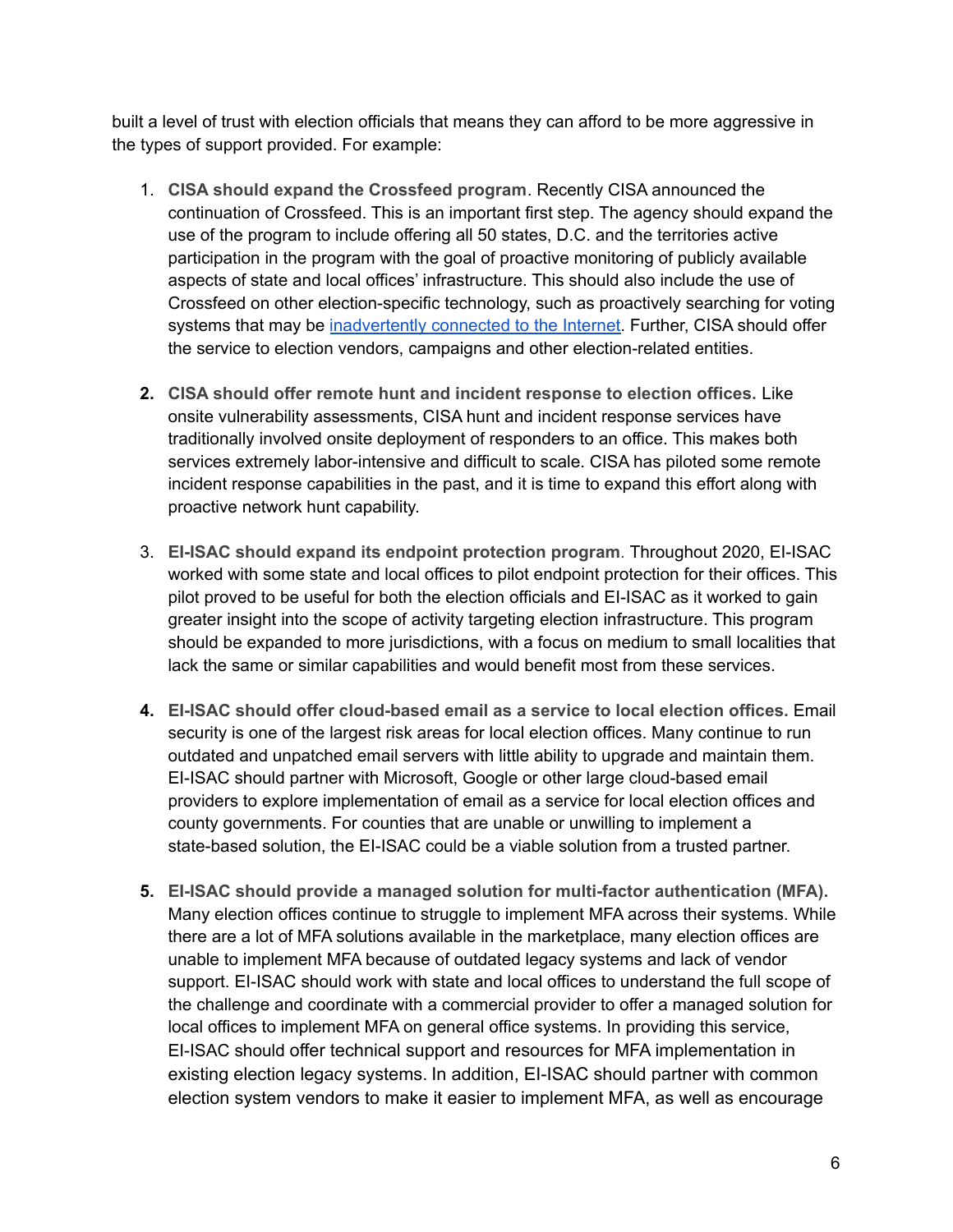these vendors to implement MFA themselves. Election-specific systems may be harder to include in this effort because of strict requirements around certification and implementation.

### **Mandate reporting of election cyber incidents to CISA and the FBI.**

Improved and increased information sharing regarding election cyber incidents was an incredibly important development for the protection of the 2020 election. Federal, state and local officials worked together to understand possible incidents and support response efforts in unprecedented ways. Moving from distrust seeded by the fallout of the 2016 election to this level of partnership is a tribute to the professionalism and commitment of state and local officials.

Building on this progress, Congress should require state and local election offices and private sector election providers to report cyber incidents to CISA and the FBI. This is a necessary step for two main reasons. First, CISA and the FBI have no ability to mandate this type of reporting themselves. While the vast majority of possible incidents in 2018 and 2020 were shared with the federal government, some were not shared with either the federal government or state officials. Time is of the essence during any cyber [incident,](https://csrc.nist.gov/glossary/term/cyber_incident) but even more so with elections as officials work against a hard deadline and with limited resources. Required reporting will ensure timely and coordinated response from all levels. Second, given the sophisticated and persistent nature of the threats against elections, ensuring the federal government has a full picture of the activity out in the field is critical to providing a whole-of-government response to officials. The full capability of the federal government can only be brought to bear to protect election systems when the agencies charged with support of their defense have full visibility into the tactics, techniques and indicators of compromise employed by adversaries.

# **Establish minimum cybersecurity baselines for state and local election offices and election vendors.**

In July 2021, the White House issued a ["Memorandum](https://www.whitehouse.gov/briefing-room/statements-releases/2021/07/28/national-security-memorandum-on-improving-cybersecurity-for-critical-infrastructure-control-systems/) on Improving Cybersecurity for Critical [Infrastructure](https://www.whitehouse.gov/briefing-room/statements-releases/2021/07/28/national-security-memorandum-on-improving-cybersecurity-for-critical-infrastructure-control-systems/) Control Systems." The memo pushes federal agencies to work more collaboratively with private sector companies that own and operate critical infrastructure systems to advance basic cyber practices. The memo requires agencies and the private sector to jointly establish voluntary guidance for the cybersecurity of critical infrastructure systems.

CISA, the Government [Coordinating](https://www.cisa.gov/government-facilities-election-infrastructure-charters-and-membership) Council (GCC) and the Sector [Coordinating](https://www.cisa.gov/government-facilities-election-infrastructure-charters-and-membership) Council (SCC) should work together to publish a set of minimum cybersecurity practices that all election offices and companies should adopt. These practices should recognize that the majority of U.S. election jurisdictions are mid-sized to small counties, cities and townships that lack sufficient funding or IT support. We recommend starting with the NIST [cybersecurity](https://csrc.nist.gov/Projects/cybersecurity-framework/nist-cybersecurity-framework-a-quick-start-guide) framework and adding or emphasizing the following:

1. **Create and maintain an inventory of assets.** For many election offices, items like patch management and incident response are hindered by a lack of understanding of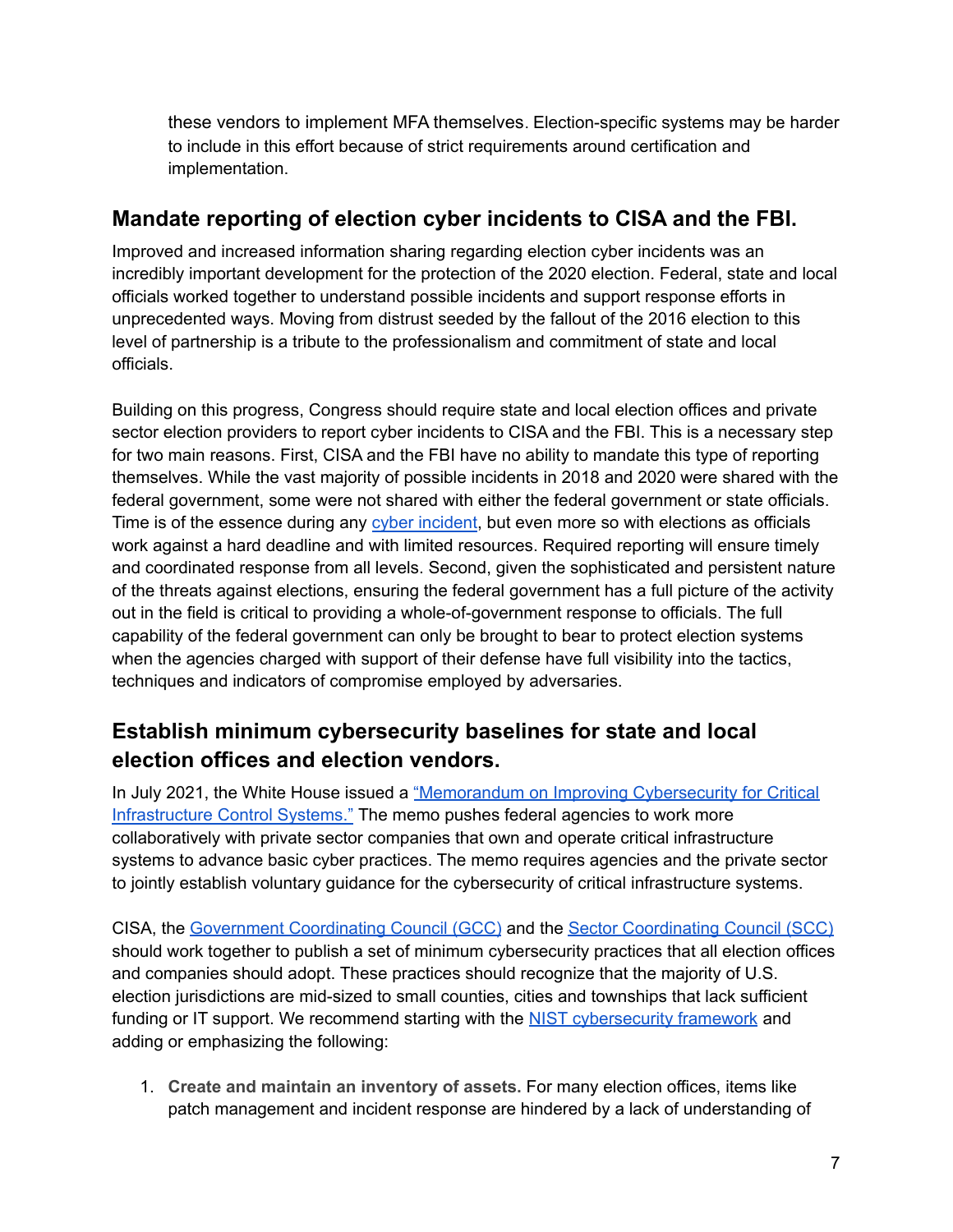what systems and software the office owns and operates. Election offices should create and maintain an enterprise-wide inventory list with up-to-date information on system type and version.

- 2. **Require Multi-factor Authentication:** All critical systems, including business systems like email and voter registration access portals, should require MFA for all users.
- 3. **Ensure Network Segmentation:** All local election networks should be properly segmented from each other and other county networks. Proper segmentation greatly reduces the ability for malicious actors to access or impact election networks after compromising another county department or system.
- 4. **Maintain Access Control:** All election-related systems should follow the rule of least privilege. This means that only those that need access to a system should be given access, and only the access they need to accomplish their work. This should be applied to vendors and staff alike.
- 5. **Utilize Patch Management:** Implementing a patch management program reduces the likelihood of an organization having a cybersecurity incident particularly as a result of commodity malware.
- 6. **Move to .gov:** All state and local election websites should be moved to a .gov domain name. This is important for both security and to help combat mis- and disinformation, as .gov domain names are recognized as trusted government websites. CISA is offering .gov domains for [free](https://home.dotgov.gov/about/elections/) and is scaling up support to help states and localities move their websites over.

# **Centralize election IT infrastructure at the state level.**

With the passage of the Help [America](https://www.eac.gov/about_the_eac/help_america_vote_act.aspx) Vote Act (HAVA) in 2002, many states took on much more responsibility for election administration. HAVA's requirement for the creation of statewide voter registration databases and requirement for the establishment of a chief state election official gave election leadership to several states that previously had little or no role in the administration of elections. For many of these states, it forced a partnership between the state and localities that administered elections that never existed before. As states worked to implement HAVA, many experienced pushback, and even outright hostility, from localities that previously had sole responsibility for administering elections.

In time, local and state election offices have largely worked through those challenges and established defined roles and responsibilities for the administration of elections, including voter registration databases. Some states took full control, running [top-down](https://www.eac.gov/statewide-voter-registration-systems), [statewide](https://www.eac.gov/statewide-voter-registration-systems) voter [registration](https://www.eac.gov/statewide-voter-registration-systems) databases. Others left control largely in the hands of the localities, serving simply as an aggregator of data at the state level, running bottom-up registration databases. Still, others have a hybrid system with a mix of top-down and bottom-up characteristics. Over time, these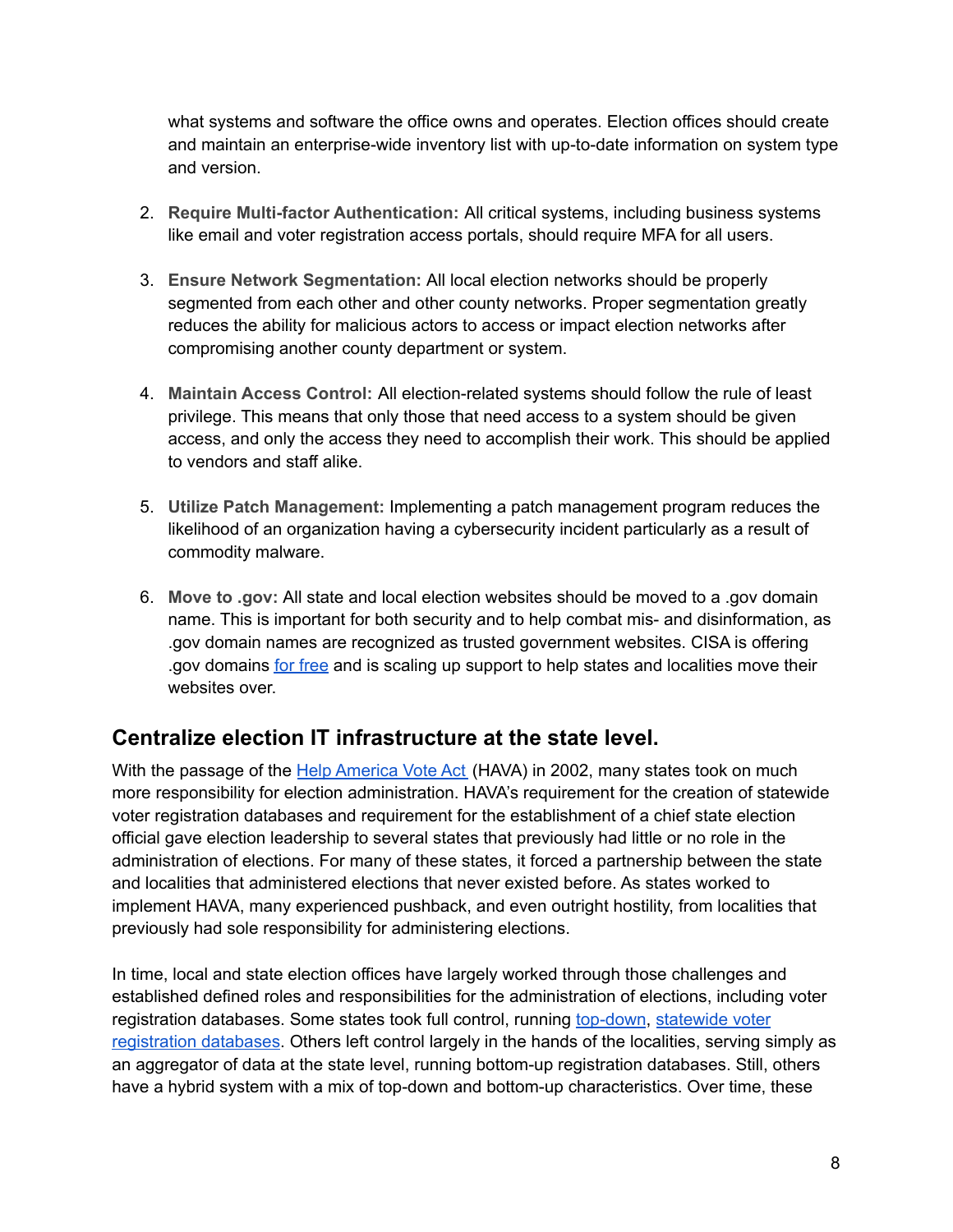lines were further blurred with states taking on additional responsibility for military and overseas voters, with many beginning to offer sample ballots, voter lookup tools and ballot tracking.

The 2016 election permanently changed the threat landscape for elections. Russia, a nation-state adversary, was able to research, remotely target and, in a small number of cases, access election systems. This change in threat level must be met with a change in governance structure at the state and local level. Since HAVA, states have proven themselves capable of supporting elections by handling more responsibility for the administration and corresponding infrastructure of elections. In most cases, compared to local governments, states possess significantly greater budgets, staff and capabilities to protect from, detect and recover from cyber attacks against election infrastructure. Recognizing this, we recommend the following steps.

1. **Move to top-down voter registration systems**: In many cases, the decentralized nature has served election administration well. It has created flexibility for local election officials to creatively solve challenges unique to their county or township. However, voter registration systems are among the areas of greatest [risk](https://www.cisa.gov/sites/default/files/publications/cisa-election-infrastructure-cyber-risk-assessment_508.pdf), according to a risk [assessment](https://www.cisa.gov/sites/default/files/publications/cisa-election-infrastructure-cyber-risk-assessment_508.pdf) released by CISA in 2020. Bottom-up states in particular have an increased attack surface and more risk to manage.

It is time for states to take on the full responsibility of HAVA and move to top-down voter registration systems. Local election offices should not be asked to bear the responsibility of managing and securing these increasingly complex and important election systems. This move will also free up much-needed resources for local election offices to spend on other areas of election security and administration. A move to top-down voter registration across all states also will create an opportunity for the community to work collaboratively with CISA to create guidelines and new methods for securing and auditing voter registration systems, something that is difficult to do now because of the diversity of systems and infrastructure among county systems.

2. **Provide state-managed email accounts:** Many cyber incidents begin through the compromise of a local email account that is used to compromise other systems. A substantial number of localities maintain their own email servers. In many cases, this results in the administration of an email server within the county, sometimes by the local election office itself. In other cases, the local election office is left without any email support and is forced to use its own email account, sometimes resulting in the use of personal email accounts. States should utilize existing infrastructure to offer local election offices their own email accounts through the state, including cloud-based email services that the state is already using for its own email systems. If state-managed email accounts can't be offered, states should offer localities access to Microsoft or Google cloud-based email services. Both of these companies have offered additional protections and default secure configurations to election customers, and would greatly lower local offices' risk profile.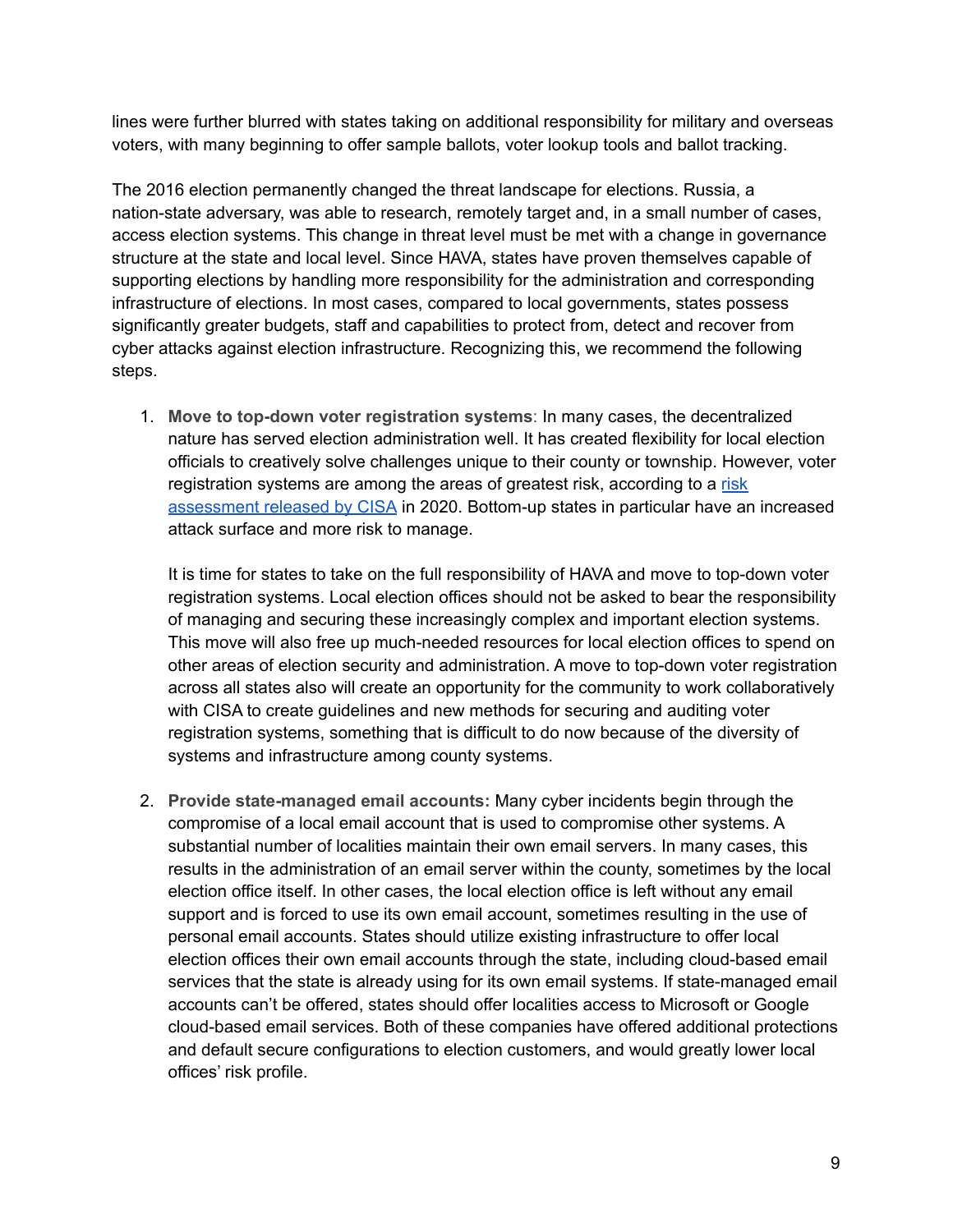**3. Broaden implementation of cyber navigator programs:** Following the 2016 election, state election officials and their IT leads quickly came together to evaluate risk, strategize on mitigations and assess next steps in better defending their infrastructure. As they secured their own systems, state IT leads knew that the greatest risk rested across the machines maintained by counties, townships and cities that are actually responsible for running elections. Most recognized that state-level investment in local support would be necessary to properly manage the new risk environment. To shore up capability gaps at the local level, Illinois implemented a program dubbed the ["Cyber](https://gcn.com/articles/2021/08/25/election-cyber-navigators.aspx) [Navigator](https://gcn.com/articles/2021/08/25/election-cyber-navigators.aspx) Program" that provided state-funded IT leads to help localities evaluate risk posture and implement a checklist of steps to improve security and resilience. Several states, including Florida and Minnesota, implemented similar programs. lowa took a similar [approach,](https://sos.iowa.gov/news/2019_08_08.html) partnering with state and county IT leads to help local auditors secure election systems. This included engagement with the Iowa National Guard as well as cross-county support to ensure lesser resourced auditors received services and support. Moving forward, more states should implement similar state-funded programs to ensure that all county election offices have consistent and reliable IT support before and during elections.

### **Support good-faith security research and vulnerability assessments.**

Since the passage of HAVA and widespread adoption of electronic voting systems, security researchers from academia and industry have focused their attention on the vulnerabilities in those systems. The quality of the relationship between the research community and election community has ebbed and flowed from highly contentious to begrudging respect.

Following the 2020 election, as election officials and industry were besieged with claims of rigging and hacking, security researchers saw their work distorted in pursuit of untoward goals. In an effort to defend both their work and the security of the 2020 election, researchers [spoke](https://www.cyberscoop.com/election-security-experts-trump-voter-fraud-baseless/) [out](https://www.cyberscoop.com/election-security-experts-trump-voter-fraud-baseless/) with one voice, making clear that "[m]erely citing the existence of technical flaws does not establish that an attack occurred, much less that it altered an election outcome" and calling the claims "technically incoherent." There is an opportunity now for these two groups to find common ground and support each other in improving both the security of election systems and confidence in the process. This can be done in several ways:

#### **Adopt Vulnerability Disclosure Policies (VDP).**

A strengthened relationship between election administrators and security researchers should start with states opening to good faith research through further adoption of vulnerability disclosure policies (VDP). These policies provide a safe haven for security researchers to find vulnerabilities in public-facing election systems and report them to the state election office for remediation. The Ohio [Secretary](https://www.ohiosos.gov/vulnerability-disclosure-policy/) of State's office was the first election office to implement VDP, with [Iowa](https://sos.iowa.gov/vulnerabilitydisclosureprogram.html) following closely behind. Other states have since announced their intention to implement a VDP. In addition, some of the largest voting system providers have [announced](https://www.cyberscoop.com/ess-election-security-vulnerability-disclosure-black-hat/) creation of their own VDP, with four of the largest [vendors](https://www.it-isac.org/ei-sig) currently offering VDPs. In 2020, CISA released a "Guide to Vulnerability Reporting For America's Election [Administrators"](https://www.cisa.gov/sites/default/files/publications/guide-vulnerability-reporting-americas-election-admins_508.pdf) that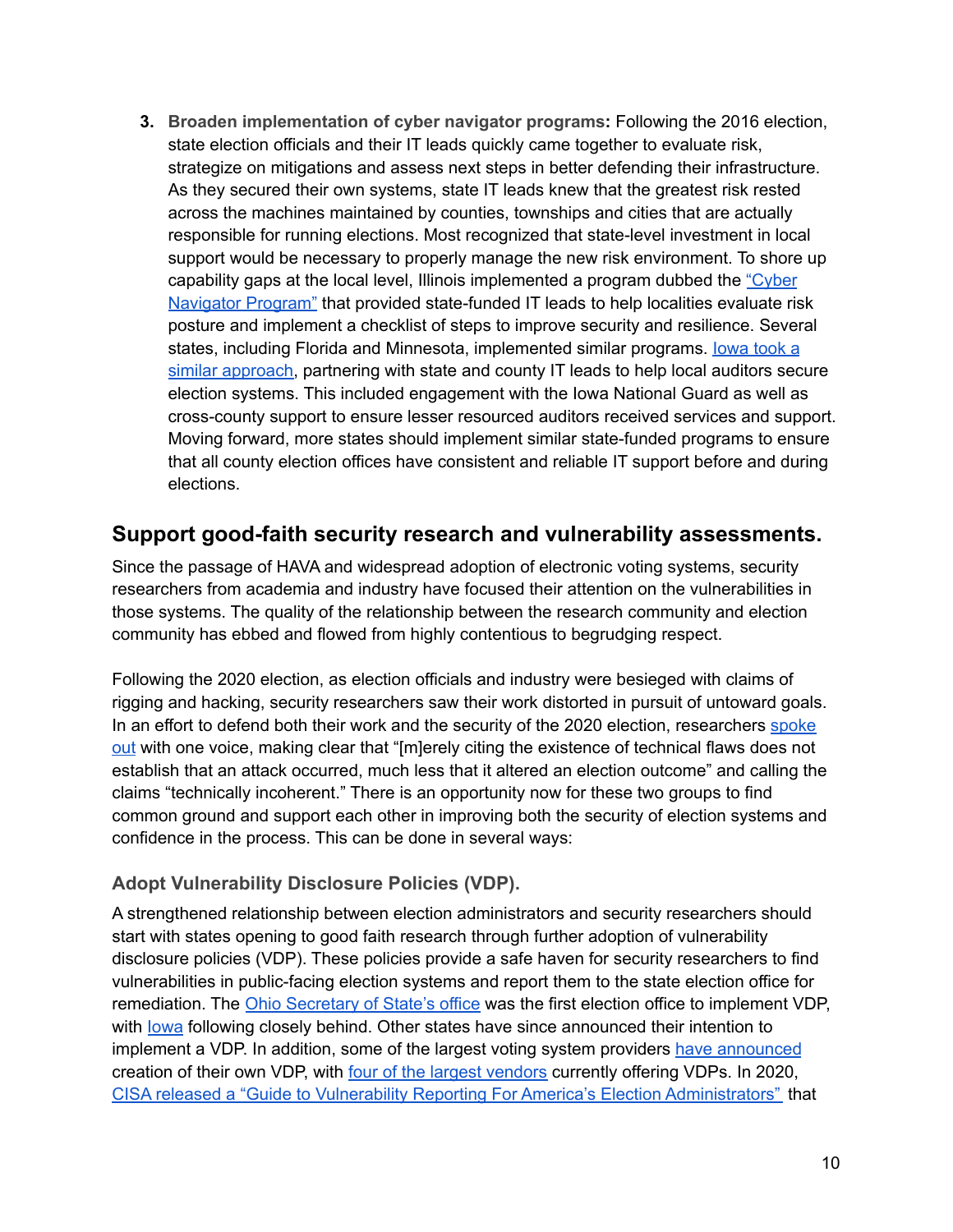focuses on empowering election officials to create and implement their own VDP programs. VDPs not only build a bridge between the two communities, but also provide under-resourced election offices access to top-level security assessments at essentially no charge.

Moving forward, all 50 states and election technology providers should implement VDPs for their organizations. The VDPss should follow industry standard [practices](https://github.com/disclose/dioterms/blob/master/core-terms-vdp.md) and include legal safe harbor to authorize testing and protect researchers. States should also consider requiring election system providers to have an existing VDP in order to be eligible to receive contracts. In addition, EI-ISAC should work with its executive board to create and implement a VDP that allows researchers to report vulnerabilities in local election infrastructure to the EI-ISAC, which would then notify the appropriate vendor or office. In serving in this role, EI-ISAC should work with the local election offices to determine the validity and severity of a report, as well as possible mitigation strategies. EI-ISAC should commit to collecting and reporting on the amount and types of vulnerabilities reported, and work with CISA to publish guidance on remediation of the most common vulnerabilities.

#### **Expand open-ended vulnerability assessments.**

Starting in 2019, CISA began offering election system providers access to Critical Product Evaluations. These are open-ended vulnerability assessments of the submitted system that is part of critical infrastructure. Testers tear apart systems looking for hardware, firmware and software vulnerabilities, issuing a report when finished of the discovered vulnerabilities and their severity. This type of open-ended vulnerability assessment has been discussed for decades, but has never taken hold in part because the federal testing and certification process is not properly structured for it.

In the aftermath of the 2016 election, DEF CON, the world's largest hacking conference, created a Voting Village, [self-described](https://media.defcon.org/DEF%20CON%2027/voting-village-report-defcon27.pdf) as "an open forum to identify vulnerabilities within U.S. election infrastructure and to consider mitigations to mitigate these vulnerabilities." The Voting Village has exposed a broader range of security experts to the inner workings of election systems and brought election officials into the room with those experts to understand the mindset of a hacker. The village has also elevated election system security as the national security issue that it is. However, since its inception, the Voting Village has been controversial with some within the election community because of its [unwillingness](https://www.nass.org/node/1511) to provide context around the procedural controls that exist in elections. In addition, some organizers of the Voting Village openly mocked election officials, going so far as to [describe](https://www.cyberscoop.com/def-con-voting-village-2018/) them as "f---ing luddites."

Bridging the gap between election officials and the security community through open vulnerability assessments is critical to continuously improving the security of elections. Doing so will increase the number of third-party experts available with exposure to election systems, allowing them to credibly affirm and amplify election officials' debunking of false claims made regarding the security of the systems.

Moving forward, the following steps should be taken to increase the exposure of election systems to third-party security research.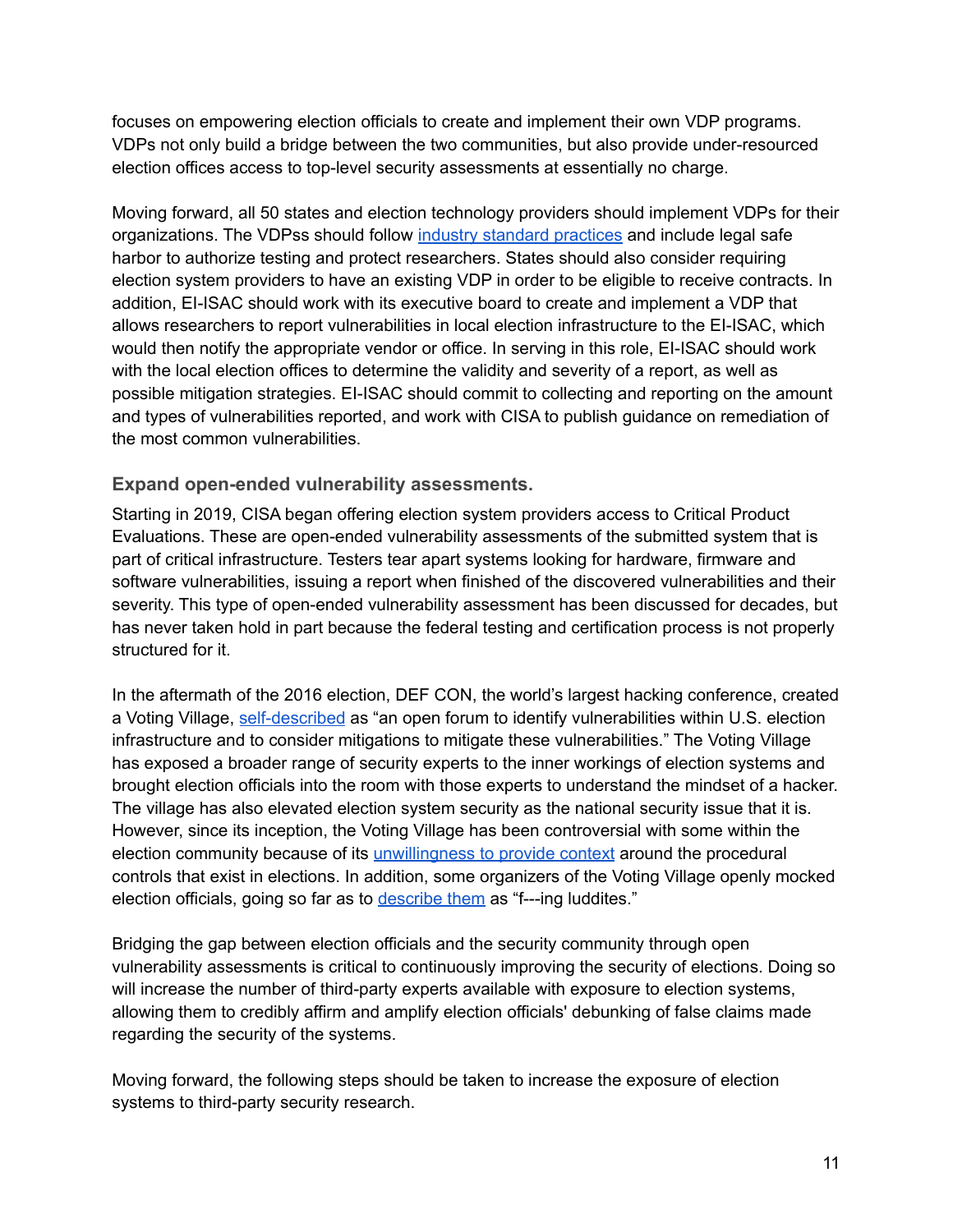- 1. **Expansion by CISA of the Critical Product Evaluation Program**. For many vendors, this is an important introduction to open-ended vulnerability assessments and allows the vendor to understand the level of effort needed to mitigate vulnerabilities found during open-ended testing. CISA had robust participation in the evaluation program throughout 2019 and 2020 with many of the largest voting system companies participating. However, due to interest from other areas of critical infrastructure and limited capacity, CISA could not evaluate every system that was requested to go through the program. CISA should prioritize resourcing to allow any election system provider to submit its system to the program and receive an evaluation prior to the 2024 election cycle. In addition, CISA should continue outreach to private sector election system providers to increase the diversity of the types of systems submitted, including voter registration providers, election night reporting providers and electronic pollbooks. While these evaluations are useful for vendors themselves, making these evaluations public after sufficient review would significantly improve awareness of potential product security concerns for election officials looking to make acquisitions.
- 2. **Private sector participation in the DEF CON Voting Village.** The Voting Village has served an important role highlighting the national security importance of election systems. The Voting Village is an important forum for voting technology companies and election officials to engage with the security research community, but its value is currently limited because of the lack of new systems made available at the conference. Moving forward, the Voting Village should work more collaboratively with industry and election officials to secure relevant election systems for the conference. This will likely mean establishing protocols for the village to include vendor participation and responsible disclosure processes when vulnerabilities are discovered. This is typical across many of the villages at DEF CON, including the Aerospace and Healthcare villages. For their part, election technology providers should recognize the value that DEF CON participants can bring to evaluating systems, particularly for systems in development, and actively participate in the village instead of shunning it as unproductive.
- 3. **Incorporation of vulnerability assessments into the federal certification process**. Whether vulnerabilities are discovered during CISA's Critical Product Evaluation, at the DEF CON Voting Village, or through other channels, the ability for the federal certification process to intake those vulnerabilities and work collaboratively to respond to them is critical to deploying mitigations in the field. Currently, the EAC has no formal mechanism to intake reporting from independent third parties regarding voting system vulnerabilities. This leaves the EAC in the dark and unable to respond to discovered vulnerabilities. The certification program must create a process by which it intakes vulnerability reporting for certified systems and works with vendors and election officials to respond. In addition, the certification program must reform its standards development process to nimbly incorporate vulnerability reporting into the feedback loop in order to inform revisions to the VVSG.